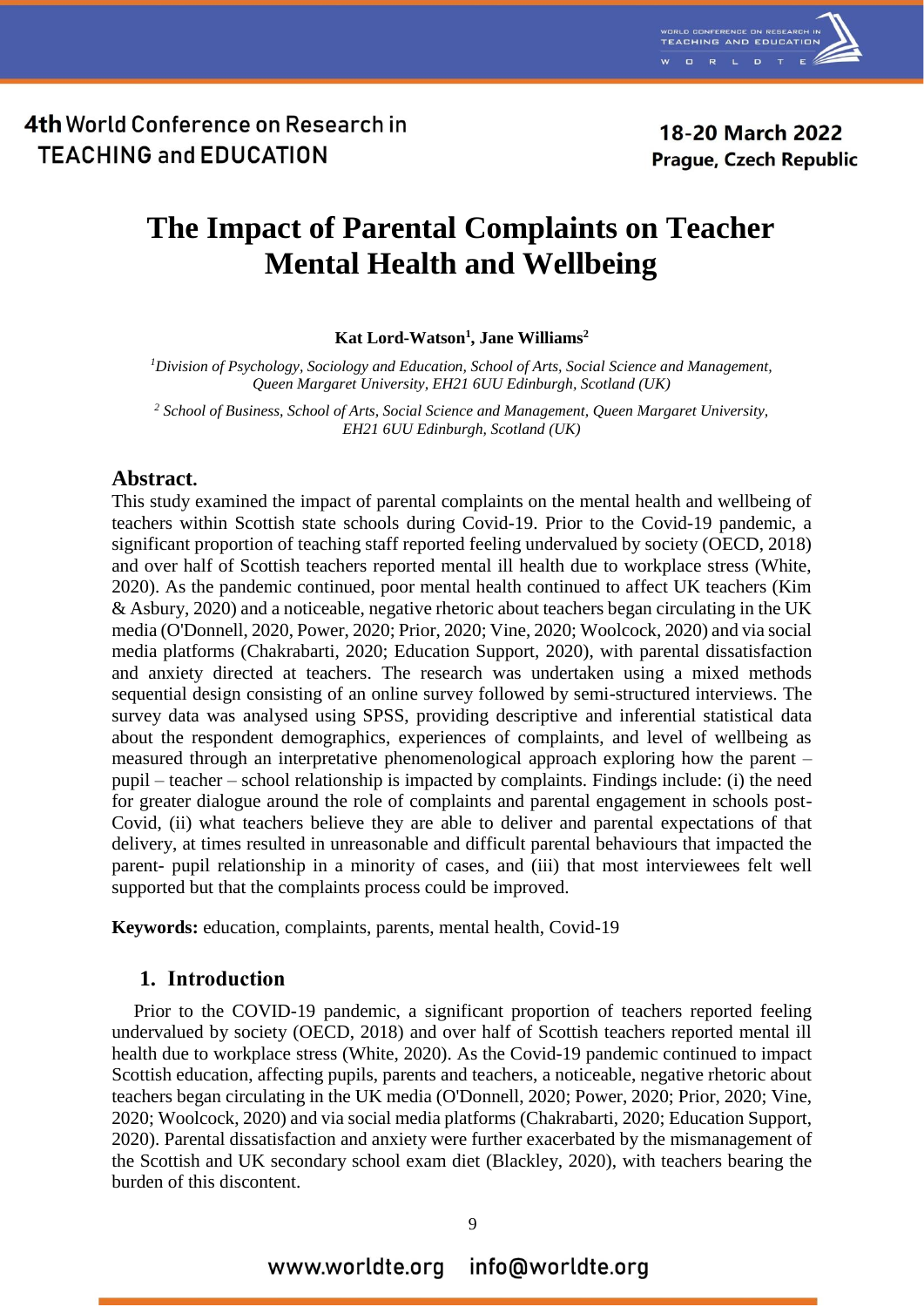

### 18-20 March 2022 **Prague, Czech Republic**

Although the impact of the pandemic on teacher mental health and wellbeing has since been documented, much of this research either focused on general concerns related to wellbeing (Allen, et al., 2021; Moss et al., 2020) and/or specifically on school leaders (Fotheringham, et al., 2020; Gready et al., 2021; Beauchamp et al., 2021) and/or on education in England (Kim & Asbury, 2020; Cattan, et.al, 2020). In contrast, little research has looked specifically at parental complaints during Covid-19 and assessed their impact on teacher mental health and wellbeing. Additionally, there is a lack of data about the mental health and wellbeing of teachers in comparison to school leaders. Finally, there is a gap in knowledge about the mental health and wellbeing of Scottish teachers in relation to the rest of the UK.

Given that parental complaints are a contributing factor to teacher mental ill health (Prakke, et al., 2007), that high rates of poor mental health continue to be reported by the teachers within Scotland and throughout the UK (Kim & Asbury, 2020), and this is an ongoing priority of the Scottish Government (ScotGov, 2020), we set out to examine complaints processes within primary and secondary education. We specifically wanted to explore how complaints processes were used by parents of children within Scottish schools, ask whether teachers felt there had been an increase in parental complaints during the Covid-19 pandemic, and assess whether teacher mental health was thereby affected by any parental complaints they received during this period.

This study builds on empirical research that was conducted primarily in relation to the Health Sector and reported how complaints can result in significant negative effects on staff wellbeing (Bourne et al., 2015; Bruers et al., 2015; Cunningham, 2004). There was also evidence that complaints could lead to defensive practices and avoidance (Jain & Ogden, 1999), while also damaging relationships and thereby reducing trust and goodwill (Cunningham 2004). Additionally, further research in this field, as undertaken by the University of Glasgow and Queen Margaret University (Gill et al., 2017), examined the impact of complaints among planning and housing officials in Scotland, finding that being complained about affected their work practices and their wellbeing. The effects were more moderate than those found in the health sector, but this research also found that a significant minority found that they had been affected a great deal. While complaints were less likely to impact professional practices than personal health, there were those who reported feeling more wary of dealing with certain service users and feeling more distrustful. Their research highlighted how context matters, and that the design and operation of complaints procedures can be significant factors which impact on the likelihood of negative factors being experienced.

As a result of the above study, Gill et al., (2019) recommended a therapeutic approach to complaint resolution, in order to reduce the dysfunctional effects of complaint handling and ensure that complaints processes do not cause additional harm. To build on this therapeutic model of complaints handling advocated by Gill et al., (2019), the findings of this study intend to inform the development of complaints processes, procedures or policies within Scottish Education. The goal of developing complaint resolution within education settings is to best support teacher mental health and wellbeing by responding to parental complaints through a therapeutic lens.

#### **1.1 Research Purpose**

The purpose of this research was to examine complaints processes within education, as the ongoing nature of parent-teacher relationships, and the pivotal role that education plays in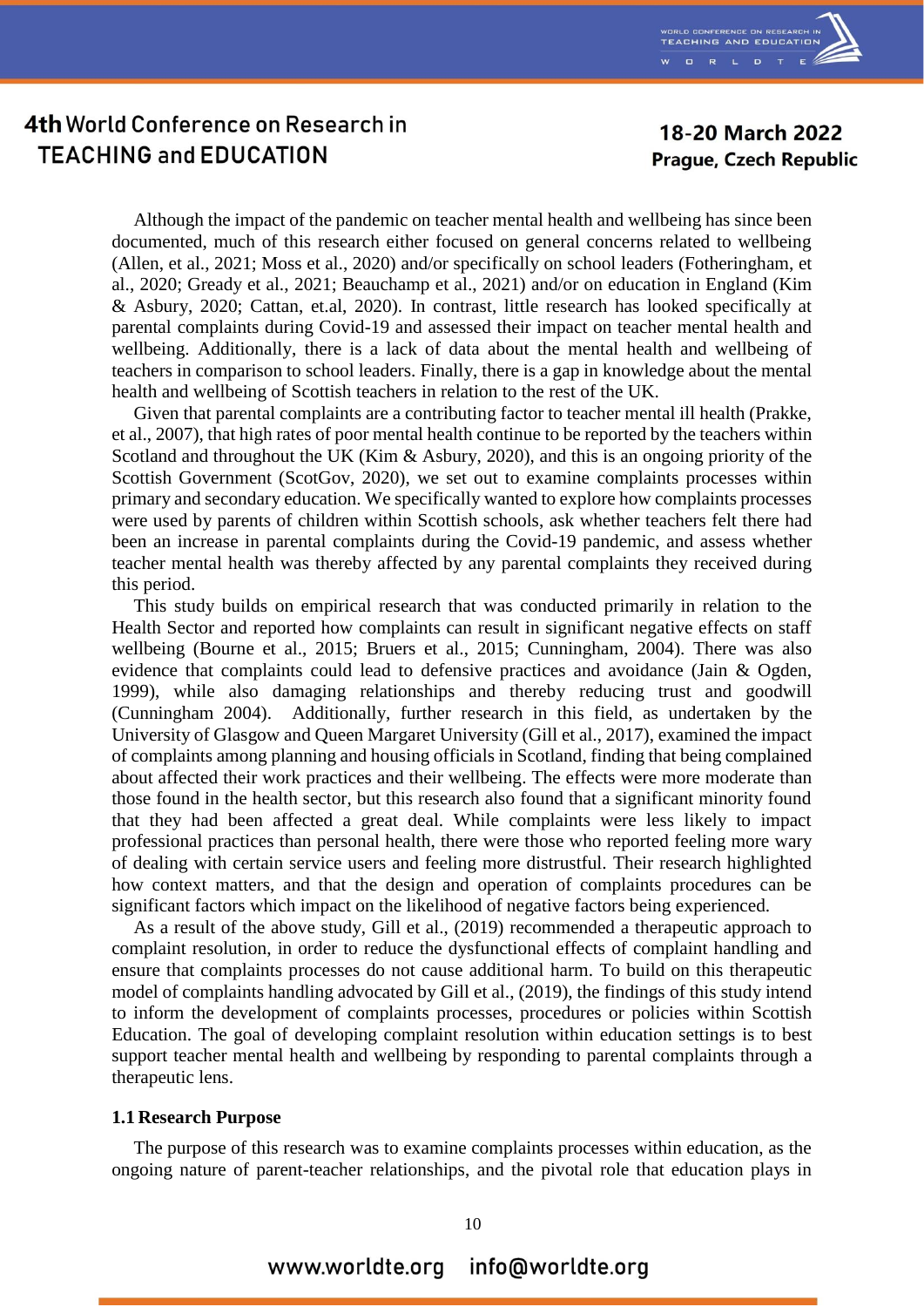

18-20 March 2022 **Prague, Czech Republic** 

society, means there is considerable potential for negative effects to be experienced through complaints processes, particularly in our post-Covid world. This study will therefore explored what complaints processes are available to parents to report current issues within Scottish education resulting from the Covid-19 pandemic; if and how complaints processes are being used, and; whether this has affected teacher mental health. Additionally, this study intended to investigate whether complaints processes could be used to better support teacher mental health and wellbeing by repositioning parental complaints through a therapeutic lens.

### **1.1.1 Research Questions**

The objectives of this research were to identify the range of effects (relating to health, wellbeing, and professional practice) arising from Scottish teachers being subject to a complaint; identify the extent to which Scottish teachers felt supported by their employer when they were complained about and the support mechanisms (if any) which were available; and identify current processes, practices, and policies used by schools in Scotland to help teachers who have been subject to a complaint. This study therefore asked:

- 1. What complaints processes are available to parents?
- 2. What type of complaints are made by parents and how do they voice them?
- 3. How frequently are teachers complained about?
- 4. How do parental complaints impact teachers?
- 5. Is there support for teachers responding to parental complaints?
- 6. How can complaint processes encourage greater learning from complaints?

This study contended that creating a therapeutic complaints process within Scottish education might help navigate any difficulties reported by research participants providing education within Scottish schools during the Covid-19 pandemic. The study design and methodology, outlined below, were created to provide an overview of the current state of complaints processes within the Scottish school system, as well as an in-depth understanding of the effects of these complaints on teachers and school leaders.

### **2. Methods**

A sequential study design was chosen, consisting of two distinct research phases. Phase I of the research study consisted of an online survey. Phase II of the research study consisted of semi-structured interviews. The purpose of the interviews was to examine trends shown in the survey data, helping us better understand and interpret emerging themes. We used the following terms to define the notion of 'complaint', 'school leader' and 'parent' within the online survey and interview questionnaires:

| <b>Term</b>   | <b>Definition</b>                                                                                                                                                                                       |
|---------------|---------------------------------------------------------------------------------------------------------------------------------------------------------------------------------------------------------|
| Complaint     | Any expression of dissatisfaction by a parent/carer about any aspect of<br>education. This includes concerns/complaints at all levels, not just those<br>that were officially recorded in any capacity. |
| School Leader | A teacher employed in a Scottish school during the academic year 2020-<br>21 who has management responsibilities for a teaching colleague and /<br>or handles complaints at a senior management level.  |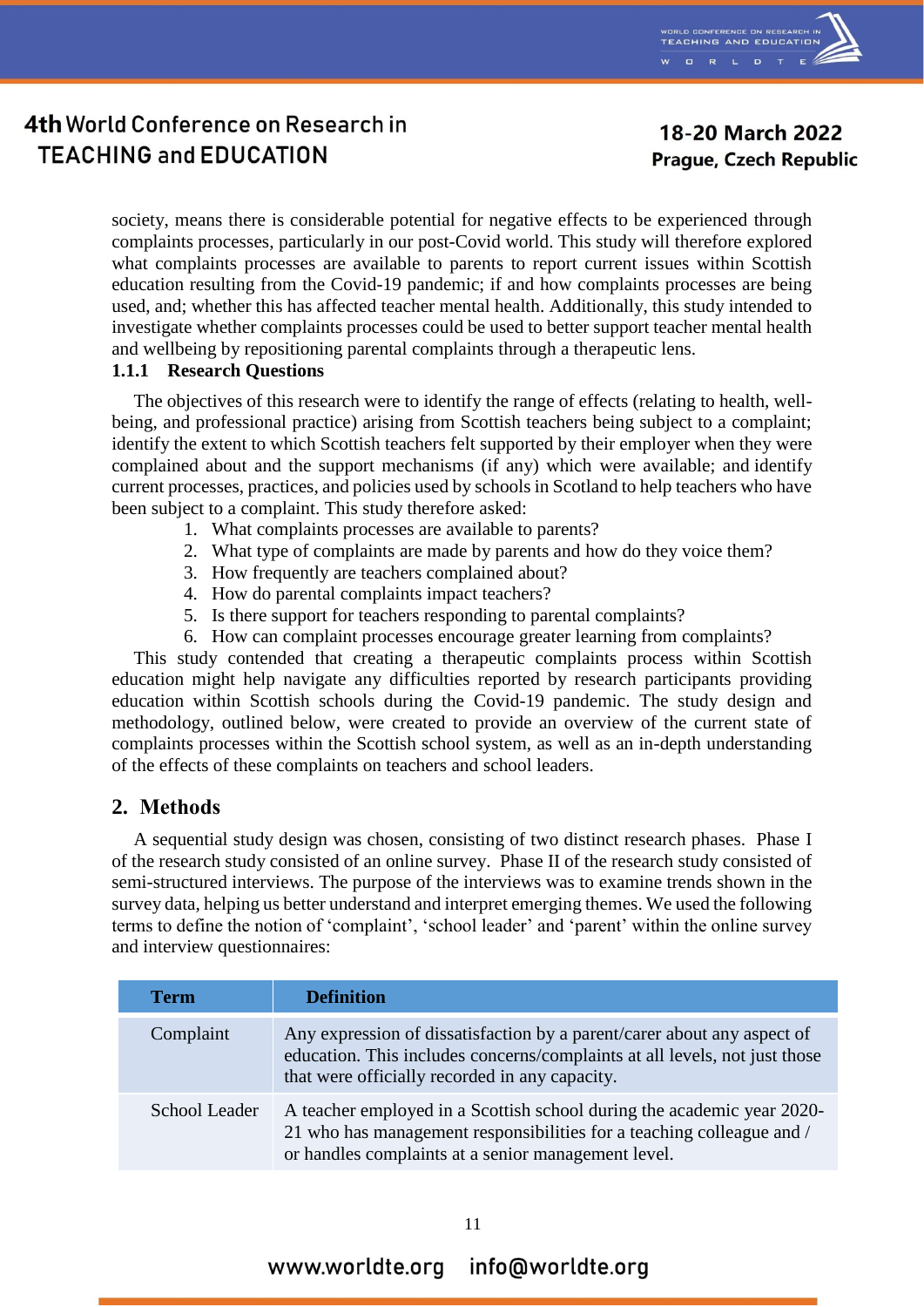

18-20 March 2022 **Prague, Czech Republic** 

Parent/Carer Any person with parental, legal guardianship or primary caring responsibilities for a child.

#### *Table 1: Key Terminology*

#### **Phase I: Survey of Teachers and School Leaders**

Two online questionnaires were developed. The first was developed specifically for teachers. The second was specifically for teachers in promoted positions, with management and/or leadership responsibility for other members of staff. This included Principal Teachers (PTs), Deputy Head Teachers (DHTs), Department Heads (HoDs) and Head Teachers (HTs). Specifically, this survey was designed for teachers in a leadership role with line management responsibility for handling complaints escalated beyond the relationship between a class teacher and the parent/carer of a child in their class.

The original intention was to have a single questionnaire for both participant populations. However, when drafting the initial questionnaire) it became clear that the interactions teaching staff had with complaints was dependent on whether they had any line management responsibilities. Due to this, the design of the survey was affected, with the length of the survey and the formulation of the questions effected. As a result, a decision was made to separate out the questionnaires between teachers without, and teachers with, line management responsibility and/or a formal leadership role. Wherever possible the survey questions remained the same, to allow for analysis across both data sets.

The questionnaires were piloted with six teachers in a variety of roles who provided feedback on the survey, resulting in some minor adjustments, including the length of the survey and the structure of the questions. There was one major adjustment, which was clarifying the definition of 'complaint' by adding in concern to the definition and providing this enhanced and expansive definition in the survey consent page preamble, and within the survey itself, to remind respondents that the definition of complaint was broad, and not only related to complaints that were escalated beyond the school and at the local authority level.

The online survey was distributed by the General Teaching Council Scotland (GTCS) through their online newsletter, sent to all registered teachers in Scotland. The research team also distributed the online survey through their professional networks and via social media. The survey was open from in May to June 2021.

#### *Survey Design*

 $\overline{a}$ 

The teacher questionnaire consisted of 34 questions. The school leader questionnaire consisted of 28 questions. The questions covered:

- demographics
- information about the complaints received
- information regarding the health and wellbeing of respondents using the Warwick-Edinburgh Mental Wellbeing Scale (WEMWBS)<sup>1</sup>.
	- o this scale was selected because it has been used to measure people's wellbeing in national surveys, by governments and by the National Health Service

<sup>1</sup> *Warwick-Edinburgh Mental Well-Being Scale (WEMWBS) © University of Warwick 2006, all rights reserved.*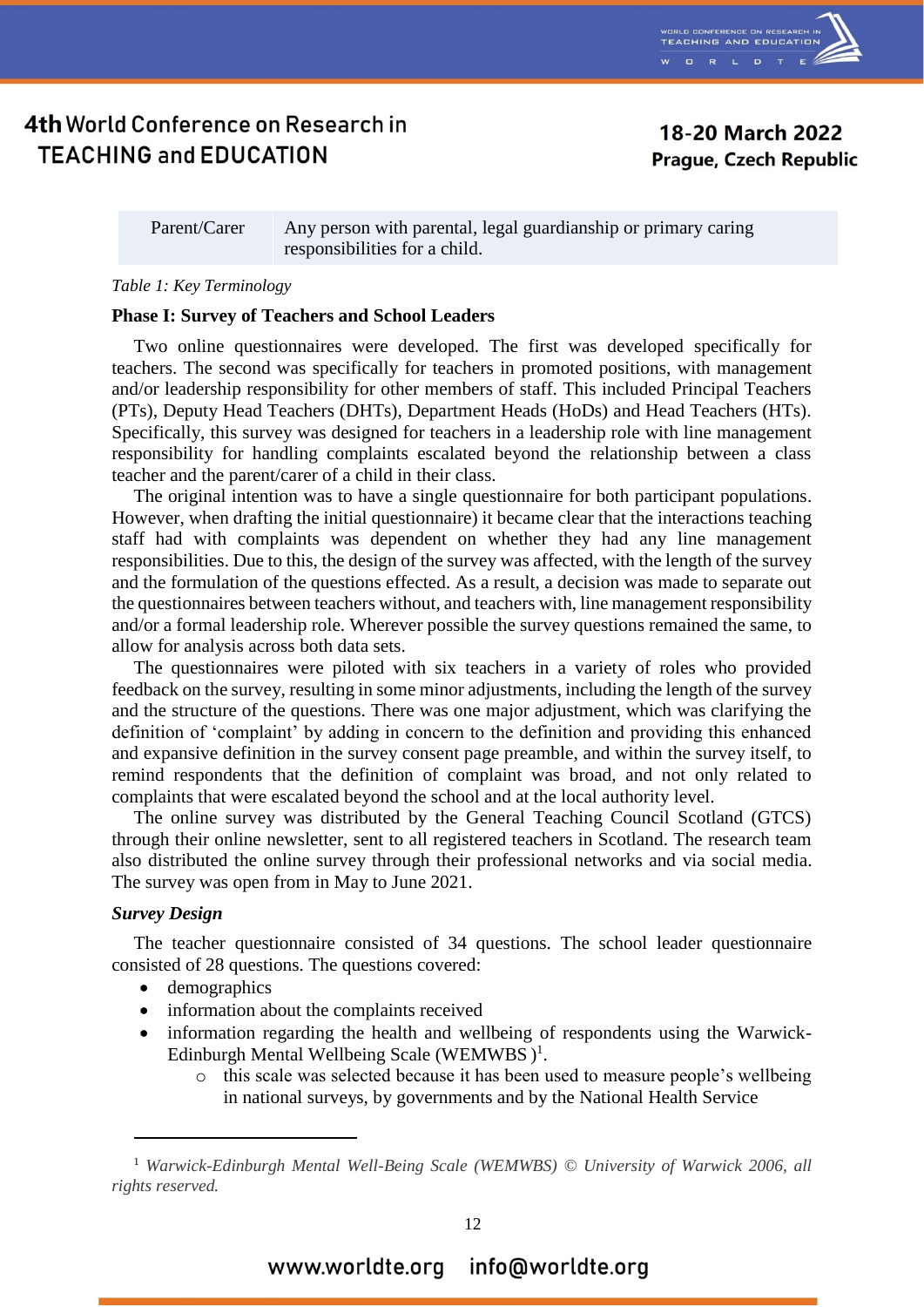

### 18-20 March 2022 **Prague, Czech Republic**

- information about the effects of the complaint on the respondent.
	- o these questions were adapted from Gill et al. 2017 who had undertaken similar research on the impact of being complained about in relation to other public sector contexts
- information about any support provided by internal line management personnel or external local authority offices during the complaint

#### *Survey Responses*

There was a total of 89 responses to the survey, with 41 responses to the teacher questionnaire and 48 responses to the school leader questionnaire. The data was analysed using SPSS, providing descriptive and inferential statistical data. The survey results reflected state sector teachers, with teachers working in either primary or secondary schools. The number of respondents from the fee-paying sector, known as the 'independent sector' in Scotland, as well as respondents from other education sectors, such as enhanced provision schools or secure unit schools, were too small for meaningful assessment  $(n = 5)$ .

Given there are just over 77, 000 teachers registered in Scotland (GTCS, 2021) the low number of responses was disappointing and limits the generalisability of the study findings. However, other studies conducted into the health and wellbeing of teachers in Scotland have had similarly low response rates (Ravalier & Walsh, 2017; White, 2020). Therefore, it is possible that response rates from teachers invited to respond to surveys may be low in general. Furthermore, it is possible that the low response rate was due to several reasons, particularly the timing of the survey distribution.

First, the detailed questionnaires were distributed during May 2021 towards the end of the school year and shortly after schools returned to face-to-face teaching. Since the questionnaire related to the impact of complaints during the pandemic, it was timed to take place when the respondents still had a fresh memory of events. Coming towards the end of a very challenging school year, however, impacted on the willingness of teachers and school leaders to undertake and complete the survey. Furthermore, the Scottish school year ends at the end of June for the summer holiday period, curtailing the possibility of extending the call for survey participants.

Second, in secondary schools, the timing of the survey distribution coincided with an assessment period that replaced the traditional exam diet. As such, secondary school teachers were even busier than they usually are during the secondary school exam season. Finally, the survey topic was emotive, and teachers and school leaders were already contending with the impact of the pandemic on their professional practice and personal lives. This, combined with the detail and length of the questionnaire was also a likely deterrent to respondents.

Despite the limitations of our small sample size and the results not being broadly generalizable, given the exploratory nature of the research, and the difficulty of accessing individuals in schools during this time, the data are still considered useful for providing initial insights into the effect of the Covid-19 pandemic on teachers and school leaders. Furthermore, the responses gathered have raised questions to be followed up in future research about complaints within primary and secondary schools, and the wider education sector.

#### **Phase II: Semi-Structured Interviews**

The second phase of the study consisted of 18 semi-structured interviews. Interviewees included teachers and school leaders located in 12 local authorities. The interviews were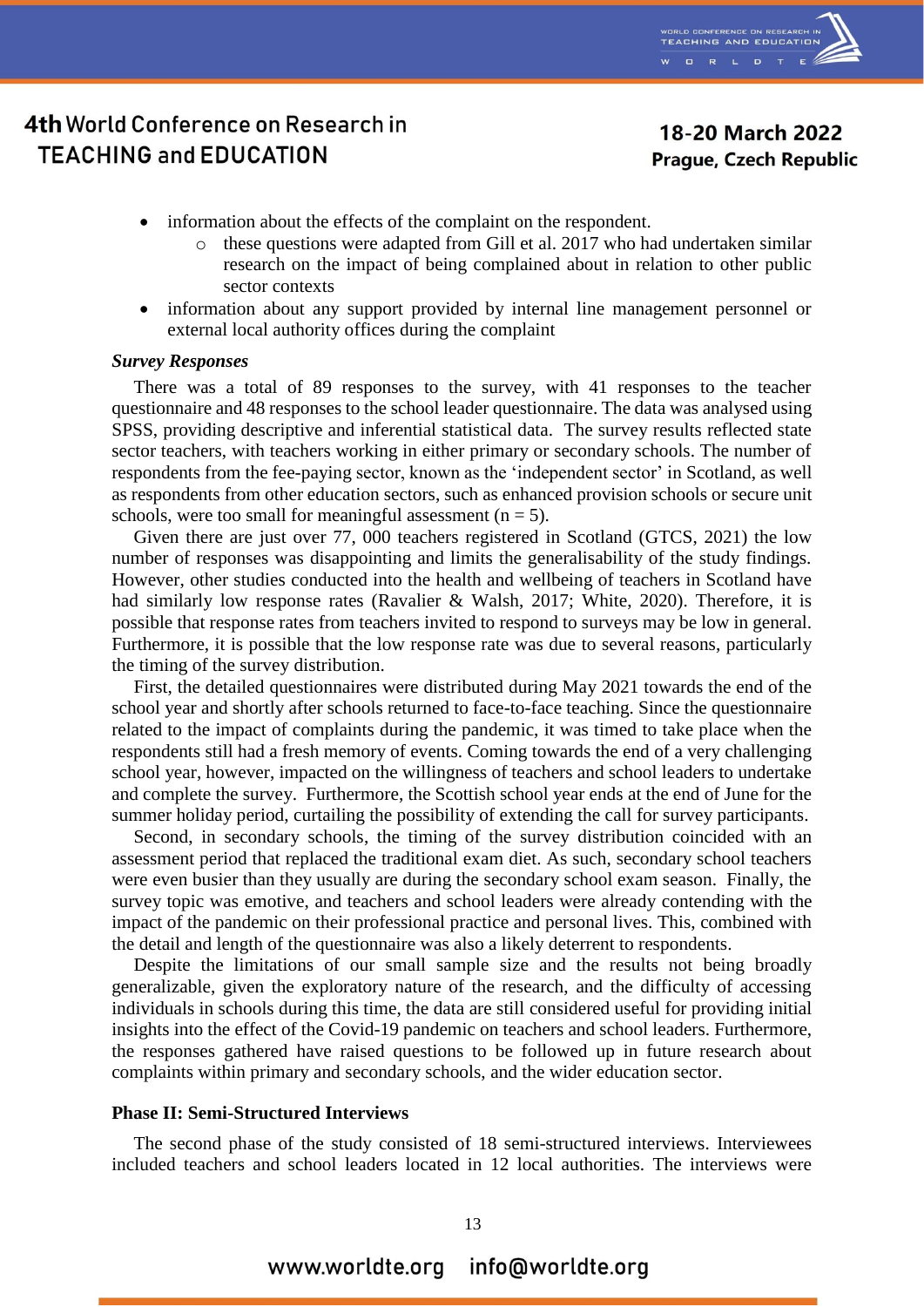

### 18-20 March 2022 **Prague, Czech Republic**

conducted through June 2021 through to August 2021.  The questionnaire invited teachers to provide personal and professional details if they were willing to take part in an interview. We also sought additional volunteers via the GTCS weekly online newsletter update, who also sent a subsequent invite to take part in the interview, which distributed in June 2021.

In total, 75 people responded to the call for interviewees and volunteered to take part. Eighteen teachers and school leaders agreed to be interviewed and booked an hour-long appointment with one of the research team. Interviewees were selected organically, not through a specific sampling strategy, with interviews offered to any teachers or school leaders who contacted the research team and booked an interview. Despite this informal approach to selecting interviewees, there was a wide range of teachers and school leaders working in primary and secondary schools across Scotland, and in a variety of roles, who agreed to be interviewed. Additional to teaching and management staff, two staff based at different local authority education offices, including a head of service and a quality improvement officer, agreed to be interviewed, offering an invaluable perspective on the complaints process once escalated beyond the school to local authority level. Interviews were offered to all teachers, school leaders, or local authority education officials, who responded to the call for participants. Given the length of each interview, and the breadth of positions (institutional and geographic) that was captured in the initial request for interviewees, we did not pursue any further study participants.

Interviews were conducted online using Microsoft Teams.These were audio-visual recorded, with an automated transcript enabled for each call. To unsure clarity and coherency of the interview discussion, an audio recording of each interview was professionally transcribed. The interviews were semi-structured, with suggested wording and sequence of questions to be followed by the interviewer. Interviews lasted between 30 to 90 minutes. Initially, information on complaints during the pandemic, as well as the impact that receiving and/or responding to complaints had on the interviewee, was sought. Interviewees were also asked about what support they had received from their school management staff or local authority education officials, and whether there were potential measures that could be taken at the school or the local authority level that could improve the access to, as well as the effectiveness, of the support already offered; indeed, if any was offered at all.

Although the initial focus of the interviews was on the impact of complaints on teachers and school leaders during the pandemic, the interviewees often offered unprompted reflections on the wider impact of complaints they had been subject to before, not only during, the pandemic. Once the interviews were completed, transcripts were uploaded to Nvivo and analysed inductively using thematic analysis.

#### **3. Results**

#### **Phase I: Survey of Teachers and School Leaders**

The online survey asked respondents to reflect on their experiences in relation to complaints in the first year of the pandemic from when Scottish schools first closed due to the pandemic, up until the Easter holidays the following year (Monday 23rd March 2020 to 2nd April 2021), at which point schools were largely back in session, despite continued disruptions due to covid isolation regulations.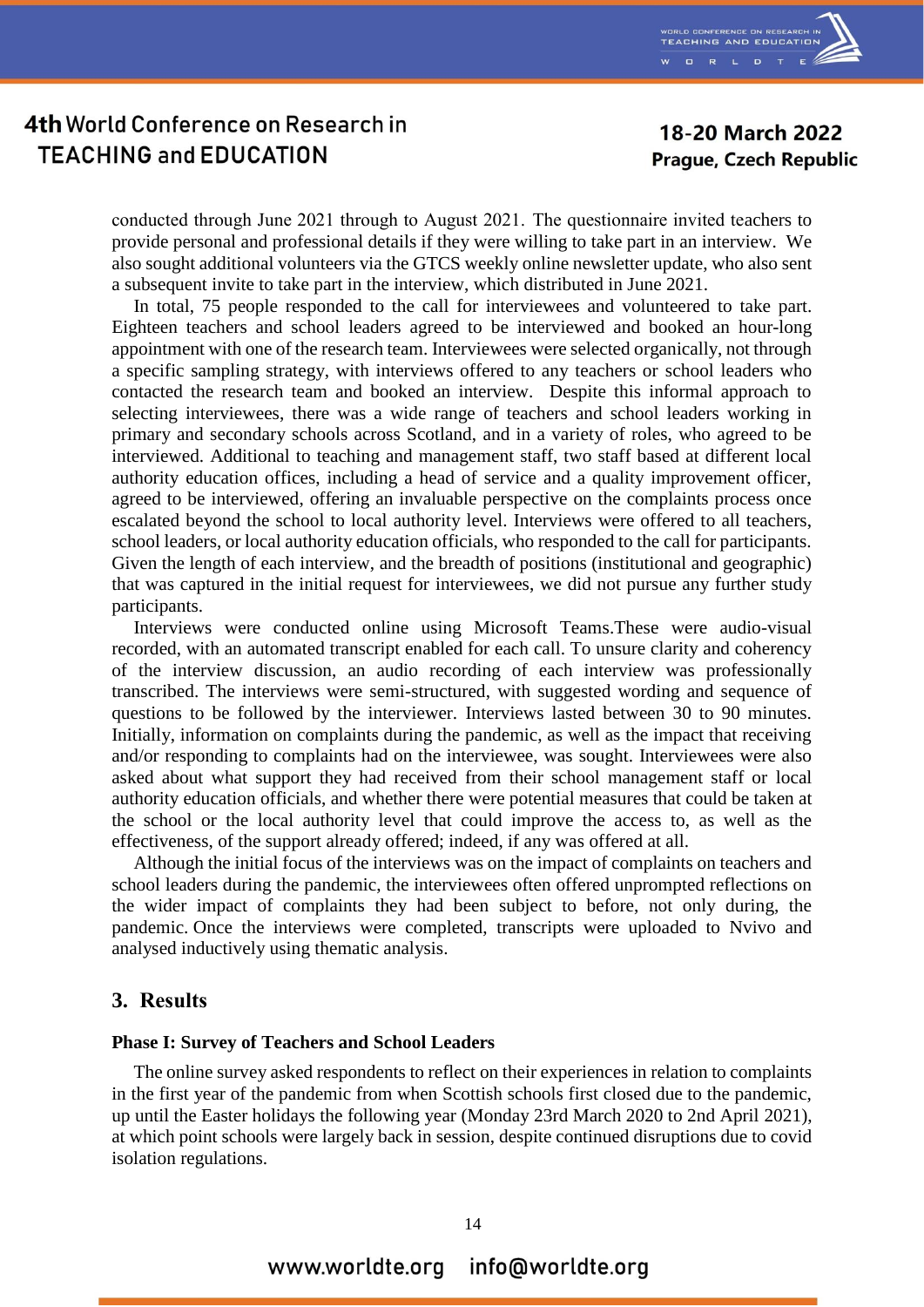

### 18-20 March 2022 **Prague, Czech Republic**

The main findings from the survey included a range of information, including demographic data about the participants, their professional role and tenure, as well as whether they had caring responsibilities. Additionally, we asked participants to respond to a series of questions about their experiences of complaints and complete the WEMWBS. Captured below is a breakdown of the online survey demographics:

|                                                                       | <b>Teachers</b>                                                                           | <b>School leaders</b>                                                                        |
|-----------------------------------------------------------------------|-------------------------------------------------------------------------------------------|----------------------------------------------------------------------------------------------|
| <b>Number</b> of Respondents                                          | 41                                                                                        | 48                                                                                           |
| Type of school <sup>2</sup>                                           | Primary schools: $27\%$ (n=11)<br>Secondary schools: $66\%$ (n=27)<br>Other: 7% $(n = 3)$ | Primary schools: $48\%$ (n=23)<br>Secondary schools: $48\%$ (n = 23)<br>Other: $4\%$ (n = 2) |
| <b>Gender</b>                                                         | Female: $80\%$ (n=33)<br>Male: $20\%$ (n=8)                                               | Female: $77\%$ (n= 37)<br>Male: $23\%$ (n=11)                                                |
| Age $18 - 34$ years<br>$35 - 44$ years<br>$45 - 54$ years<br>55 above | $29\%$ (n=12)<br>$27\%$ (n=11)<br>$22\%$ (n=9)<br>$22\%$ (n=9)                            | $6\%$ (n=3)<br>$27\%$ (n=13)<br>45% $(n=22)$<br>$21\%$ (n=10)                                |
| <b>Length of service</b>                                              | $21 - 30$ years 29% (n = 12)                                                              | $21 - 30$ years 48% (n=23)                                                                   |
| <b>Local authority</b>                                                | 13 out of 32                                                                              | 12 out of 32                                                                                 |
| <b>Caring responsibilities</b>                                        | 42\% $(n=17)$                                                                             | $62\%$ (n=30)                                                                                |
| <b>Ethnic origin</b>                                                  | 71% White Scottish (n=29)<br>20% White British $(n=8)$<br>10% White other $(n=4)$         |                                                                                              |

#### *Table 2: Online Survey Respondent Demographics*

 $\overline{a}$ 

Key findings from the quantitative data included the number of complaints received by both the teacher and school leader sample, showing a wide range in total complaints received both within each sample and between them. Teachers reported receiving 0-28 annual complaints / concerns during the Covid-19 pandemic. The average number of annual complaints was 6 but the most frequent number of complaints reported was 1 complaint per year, accounting for 22% of the teacher sample. School leaders reported handling a much wider range of complaints, with respondents in this sample reporting anywhere from 0-760 annual complaints / concerns during the Covid-19 pandemic. The average number of complaints dealt with annually by respondents was 72, and the most common response was 76 complaints per year.

In terms of how respondents were affected by complaints, their wellbeing was measured using the 14-item validated set of questions from the WEMWBS. We asked respondents to reflect on how they felt over the past fortnight when rating their responses to the items featured

<sup>&</sup>lt;sup>2</sup> Other options included for primary school respondents enhanced provision  $(n=2)$  and independent / fee paying sector  $(n=1)$ . For subsequent analysis only primary and secondary school respondents are included as the numbers in the other two school types are too small for meaningful assessment.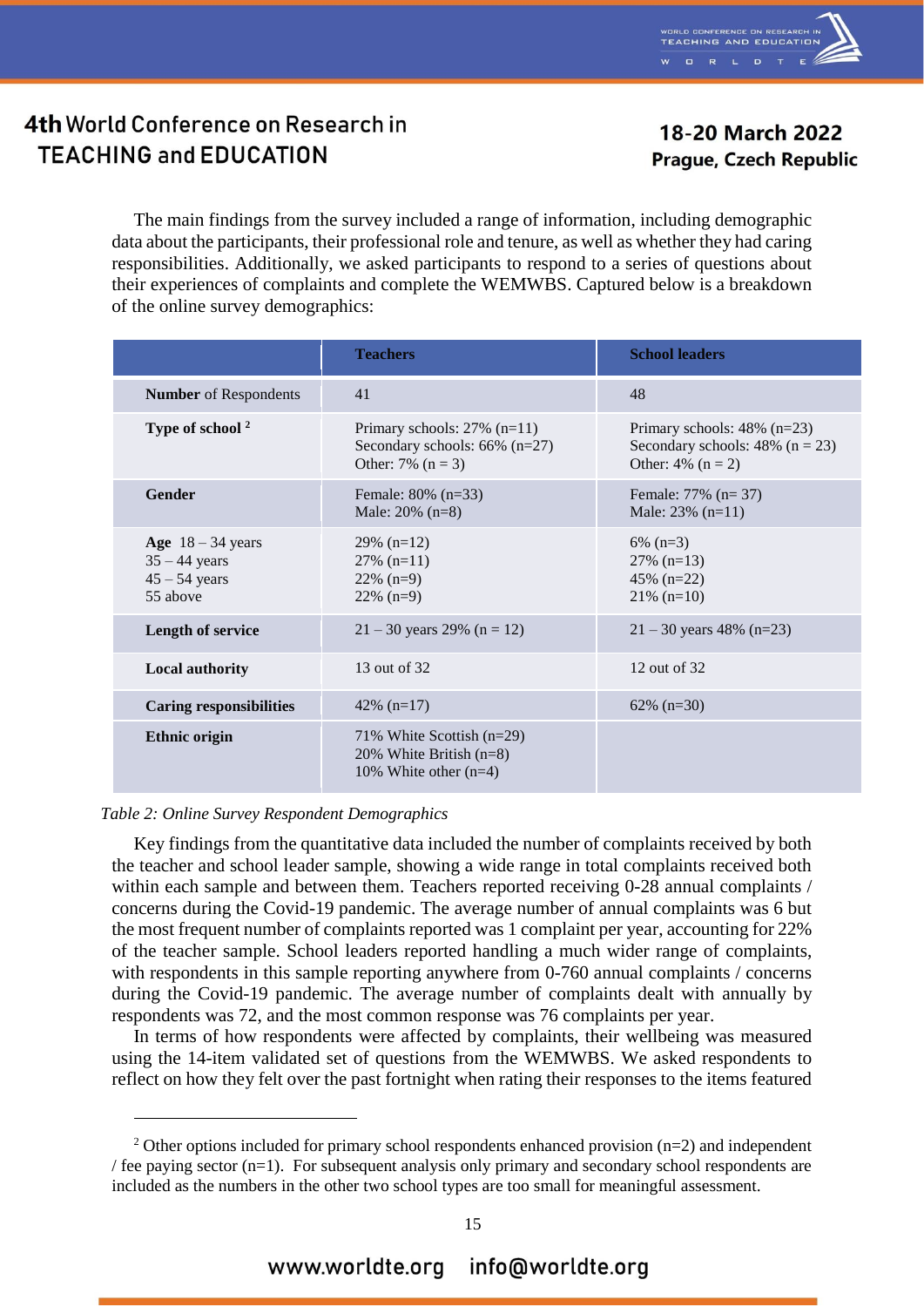

### 18-20 March 2022 **Prague, Czech Republic**

in the scale, which includes: feeling optimist, feeling useful, feeling relaxed, feeling confident, feeling cheerful, feeling good about oneself, feeling loved, being interested in other people, feeling close to others, having spare energy, dealing with problems well, thinking clearly, being able to make up one's own mind and being interested in new things. The WEMWBS has a mean score of 51.0 in general population samples in the UK with a standard deviation of 7, with the top 15% of scores range from 60-70 and the bottom 15% 14-42 (Tennant et al., 2007).

Overall wellbeing of both the teachers and senior leader samples in our study showed that senior leaders had a higher sense of wellbeing than more junior teachers. The mean wellbeing score for the teachers was 39.8 and for senior leaders was 43.3. This gives an overall average wellbeing score of 41.5 for all 89 respondents in this study. Even though the findings should be interpreted with caution due to the small sample size, the results from the teacher population are 2.5 wellbeing score points below the Scottish wellbeing average of 44 reported in the 2020 Teacher Wellbeing Index (Education Scotland, 2020), and classified as 'low wellbeing' by the WEMWBS. It should, however, be noted that the senior leader wellbeing score is closer to the Scottish teacher average than the overall wellbeing average from our entire sample.

Interestingly, given the difference in each participant population regarding number of complaints received and the impact of complaints on wellbeing, was the additional difference in understanding of the complaints process between teachers and senior leaders. A slight majority of teachers (59%) disagreed that the complaints process is typically clear, yet a significant majority of senior leaders (87%) said it was clear. Senior leaders were also much more inclined to think that staff who are complained about feel able to participate in the complaints process than the teachers themselves (92% of senior leaders compared to 53% of teachers). Furthermore, more senior leaders disagreed that staff do not feel listened to during the complaints process than teachers themselves (86% of senior leaders compared to 61% of teachers). Another notable difference between both groups was their most frequently used source of support when handling a complaint, with 78% of teachers turning to family, friends or partners, whereas 94% of senior leaders approached their managers most for support.

#### **Phase II: Semi-Structured Interviews**

Initially, we structured the interviews to solicit further information on complaints as experienced by teachers and school leaders during the pandemic. We intended to utilise the interview questions to follow-up findings from the online survey. However, our interviewees also reflected widely on the impact of complaints both before and during the pandemic.

Key findings from this qualitative data included the need for greater dialogue around the role of complaints and parental engagement in schools post-Covid; how the shift to digital learning impacted on communication and participation; that school leaders tended to have more positive views on the experience of being complained about than teachers; that most interviewees felt well supported when responding to complaints, while noting that improvements could still be made; and knowledge of complaints procedures were generally low, especially among the teacher sample. Finally, and most pertinently, there was a gap between what teachers believed they were able to deliver and parental expectations. This, at times, resulted in unreasonable and difficult parental behaviours that impacted the teacherpupil relationship in a minority of cases.

These key findings were drawn from a diverse sample. Geographically, the 18 interviewees worked across 12 local authorities, ranging from urban, semi-rural and rural and/or island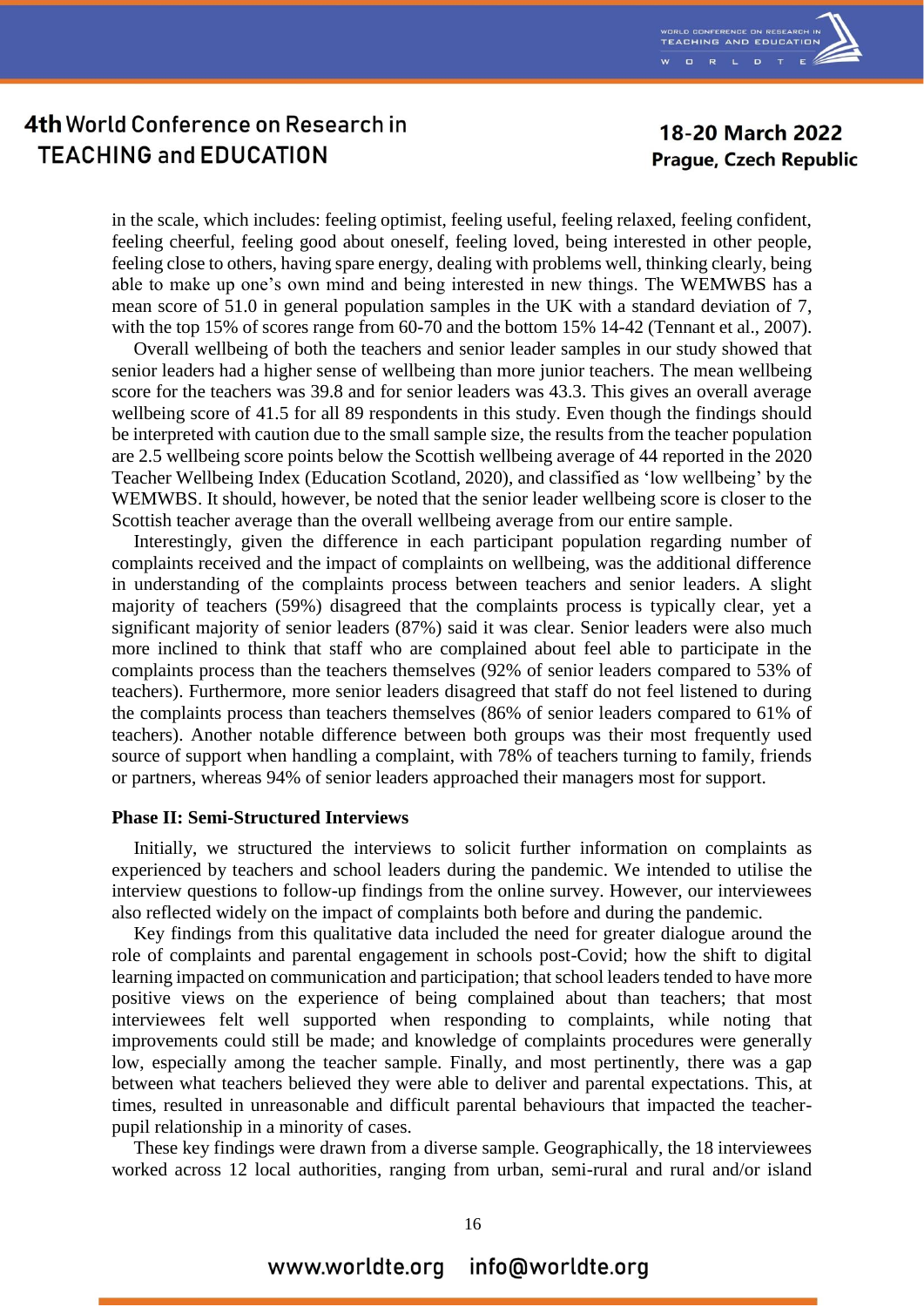

### 18-20 March 2022 **Prague, Czech Republic**

locations. In terms of professional role, the interviewees reflected a diverse range of professional positions, including a Head of Service, a regional improvement coordinator, three Head Teachers, three Depute Head Teachers, two guidance teachers, as well as classroom teachers. Overall six interviewees were employed in primary school settings, and 10 interviewees were employed in secondary school teachers.

The findings were coded and categorized according to emerging themes within the data, such as communication, community, challenges, change, and conflict. For example, one participant spoke about the effects that changing channels of communication has had on making complaining more pervasive and personal, saying '*The direct line to staff has become much more rapid and the willingness to just jump on to the phone and make a complaint is definitely much more there than it ever has been,*' which was reflected by many of the interviewees, with another commenting that, '*Colleagues can be a huge support when you have had to listen to an angry/emotional complainer. In the remote setting, receiving calls in your own home felt more intrusive and there wasn't the same opportunity to offload to a colleague and gain perspective ~ leaving me feeling more isolated and stressed for longer*.'

Another respondent spoke about the challenges of responding to complaints while still trying to build a sense of community and maintain a positive relationship with pupils and parents:

'*I think it's really difficult then to get a relationship, a working relationship with parents when it's all based on complaints and this idea that you can get a resolution for this when perhaps it's actually not going to happen overnight.  You've got to build a relationship with the parent, the child, the family and everybody's got to roll back a bit, teachers have to roll back, staff have to, management have to roll back, parents have to roll back and put the child right there.  And if you end up in this kind of complaining, you'll get a blame and we'll say, this is terrible, you're never going to get that.  You're never going to get that working relationship or, if you are, it's going to be a lot, lot harder*'

Others spoke about the conflict between parental expectations and what teachers were able to do, commenting that:

'*Over the past 9 months to a year, is an increase in the - I'm trying to think of the right word - but complaints that you just think, really?  That's not something that you could actually ever expect of a school.  It's not reasonable to expect a school to be able to support you in that.  And I think some of that was partly about so many other things still not being open, families not being able to travel, get a holiday, all of those sorts of things.*'

'*Despite, at an intellectual level, knowing fine well that this individual is being unreasonable and unrealistic in their expectations, that we have followed all of our procedures and protocols, that we gave the individual the opportunity to be heard, to have their voice heard, ...that their expectations were unrealistic, it still becomes possible to internalise the emotional response to that.  So whilst you have the intellectual response, there is still an emotional response that actually eats away at you*'

These types of emotional, reflective responses about the impact of complaints on the interviewees were typical of the findings, and further illustrates the online survey data which shows in stark detail the low wellbeing experienced by both teacher and school leader respondents.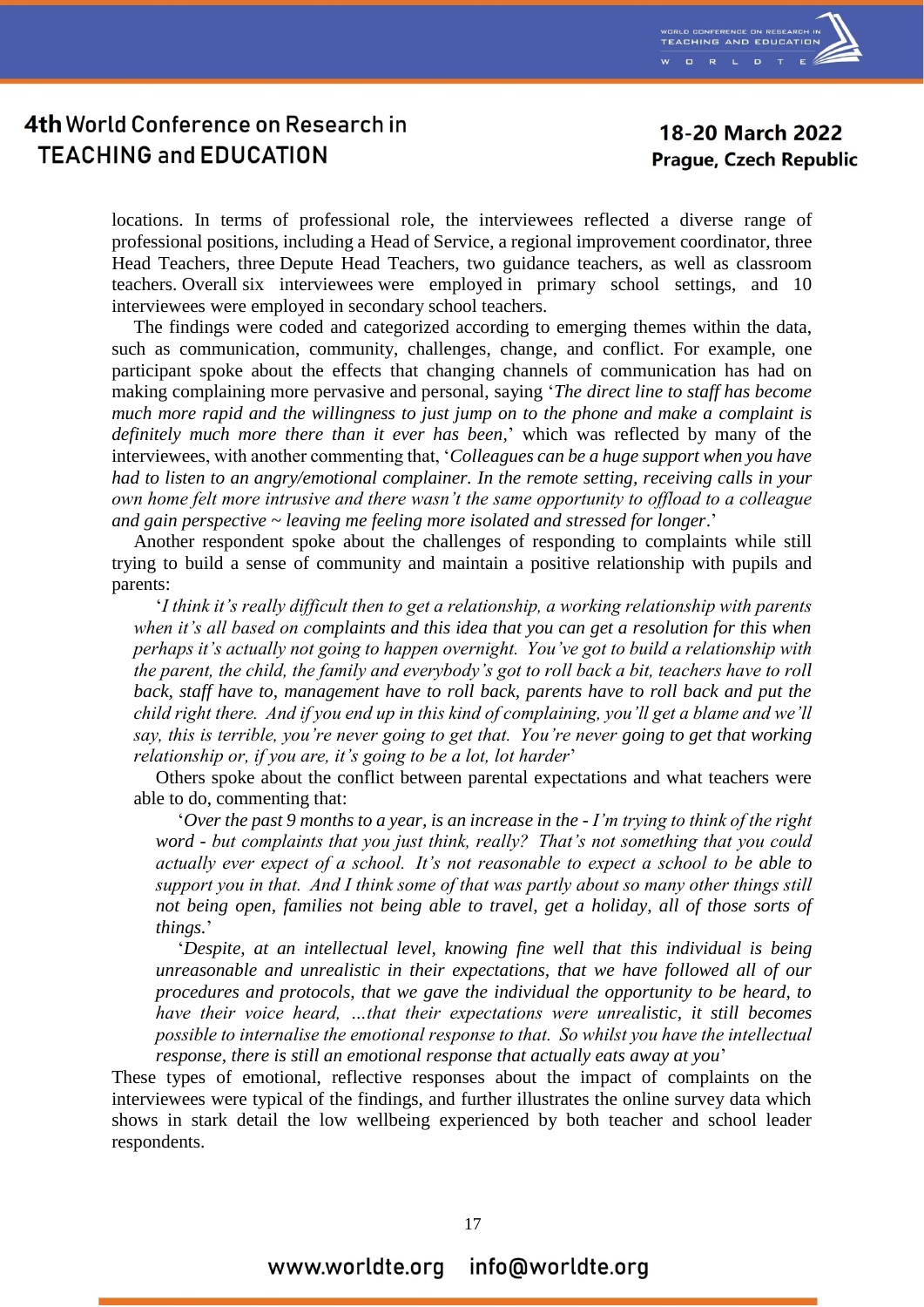

18-20 March 2022 **Prague, Czech Republic** 

## 4th World Conference on Research in **TEACHING and EDUCATION**

### **4. Discussion**

Our research was interested in how complaints were experienced in schools during the Covid-19 pandemic, looking at teachers and school leaders seperately, then comparing the two respondent groups. The survey data was interesting, as it showed the differences between these two groups, raising further qeustions. For example, teachers recieved less complaints than school leaders, which possibly explains why they reported the complaints process as being unclear. Also notable was that school leaders reported a slightly higher WEMWBS score, despite receiving more complaints. On the other hand, school leaders also reported being more affected overall by serious complaints than teachers, perhaps the seriousness of the complaints they dealt with explains why they sought professional instead of personal support. Interestingly, female teachers had higher wellbeing than male teachers, but male senior leaders had better wellbeing than female senior leaders. Additionally, teachers with caring responsibilities had higher wellbeing than teachers with none, yet senior leaders with no caring responsibilities had higher wellbeing than those that did. Furthermore, primary school teachers had higher wellbeing than secondary teachers, yet primary school senior leaders have worse wellbeing than secondary school counterparts.

The interview data was also thought-provoking, with interviewees reflecting that during the first lockdown (March 2020 – June 2020) that there had been a strong sense of togetherness and most felt that complaints had reduced during this period. This feeling changed, however, when interviews reflected on the ongoing nature of pandemic, highlighting an increase in the number of complaints during the subsequent lockdowns, especially in relation to the provision of online learning, which caused a great deal of stress, frustration, uncertainty, and anxiety amongst the parent body about how it was going to work. Interviewees noted that parents were also struggling with their mental health, and it was their perception that this was also driving complaining behaviour. Teachers and school leaders, however, were also struggling with their mental health. Teachers reflected they were annoyed, deeply frustrated and angry, especially when they felt they had done everything they could to avoid giving a cause for complaint and responding to the complaints that did materialise in an understanding manner.

Many of our interviewees reflected that complaints damaged not only the relationship between the teacher and the parent but with the pupil too. Similar comments were also made in our survey data. Complaints regarding school are different than other complaints areas because parents are always complaining on behalf of someone else. While other sectors such as health can include complaints made on behalf of patients (Gill et al., 2017), school complaints will always involve third party complaints, as parents/carers complain on behalf of their children. To our knowledge studies in other contexts have not reflected quite so starkly how complaints can impact on the actual user of the service when complaints are made on their behalf, with teachers and school leaders commenting on the difficulty of keeping their frustration with the parents/carers of a pupil seperate from their relationship with the pupil.

#### *Limitations*

There were some limitations to this study. Firstly, the small sample size of teacher and school leaders to the online survey reduces the generalisability of the survey data. That said, the responses are comparable with the recent NHS Scotland survey about teachers' mental health and wellbeing that secured 252 respondents (White, 2020), and suggests securing large response rates from Scottish teachers on this topic is challenging.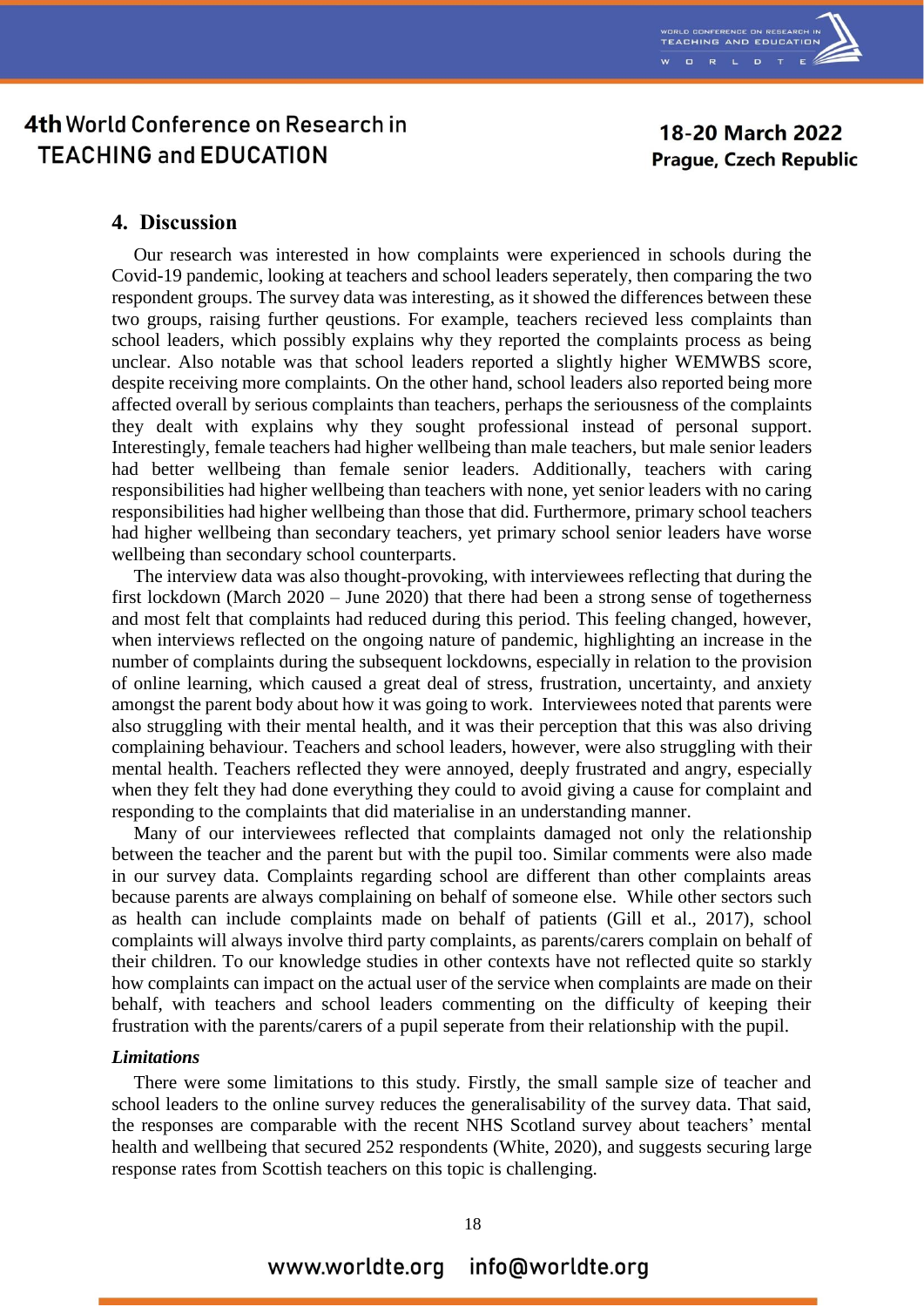

18-20 March 2022 **Prague, Czech Republic** 

Secondly, it is possible that face-to-face interviews might have generated greater depth and quality of data. Due to the pandemic, however, this was not possible. The use of online interviews allowed for increased participation from teachers and school leaders in areas beyond a comfortable travelling distance from the research team. This allowed for greater geographical and local authority diversity among interviewees. Although interviewees were drawn from urban, semi-rural, rural, southern, northern and island communities, and representative of the geographical and demographic diversity of Scottish education, the sample size was small.

Finally, it is also possible that the survey and interview only captured the perspectives of people motivated to respond to either or both calls for study participants because they were negatively affected by complaints and therefore results were due to self-selection bias.

#### **5. Conclusion**

The objectives of this research were to identify the range of effects, relating to health, wellbeing, and professional practice, arising from Scottish teachers being subject to parental complaints during the Covid-19 pandemic. We found that parental complaints were most often made informally, and communicated directly to teachers or school leaders, and increasingly through digital platforms due to the shift to remote learning during the pandemic. We found that the types of complaints varied, with some related to teacher and school leader areas of responsibilities, such as the type and frequency of learning materials for remote learning. Parents, however, also complained about matters beyond the power of the school to address, such as accessing in-person schooling during lockdown, or parental expectations of teachers to manage the behaviour of their own children, when living at home. We discovered there was a wide range of frequency of complaints experienced by teachers and school leaders, but that those who experienced complaints were negatively impacted. We found that some schools and local authorities had clear processes in place to manage complaints, and others didn't, with teachers often feeling unclear about the complaints process relative to school leaders. Finally, we heard from survey respondents and interviewees that more could be done to develop complaints processes, procedures and policies to make responding to complaints easier.

#### *Acknowledgment*

This paper includes a selection of survey data analysed by Dr Amanda Vettini, employed as a Research Assistant in the Queen Margaret University Business School.

This paper is an output of the Scottish Funding Council (SFC) Research Funding to mitigate the effects of COVID-19 on the research base.

### *References*

- Allen, R., Jerrim, J, and Sims, S. (2021). How Did the Early Stages of the COVID-19 Pandemic Affect Teacher Wellbeing? *Teacher Tapp* [Online]. Available: https://johnjerrim.files.wordpress.com/2020/09/allen\_jerrim\_covid\_final.pdf.
- Andrew, A., Cattan, S., Costa Dias, M., Farquharson, C., Kraftman, L., Krutikova, S., Phimister, A. and Sevilla, A. (2020). Inequalities in Children's Experiences of Home Learning during the COVID-19 Lockdown in England. *Fiscal Studies*, 41, pp, 653-683.

#### www.worldte.org info@worldte.org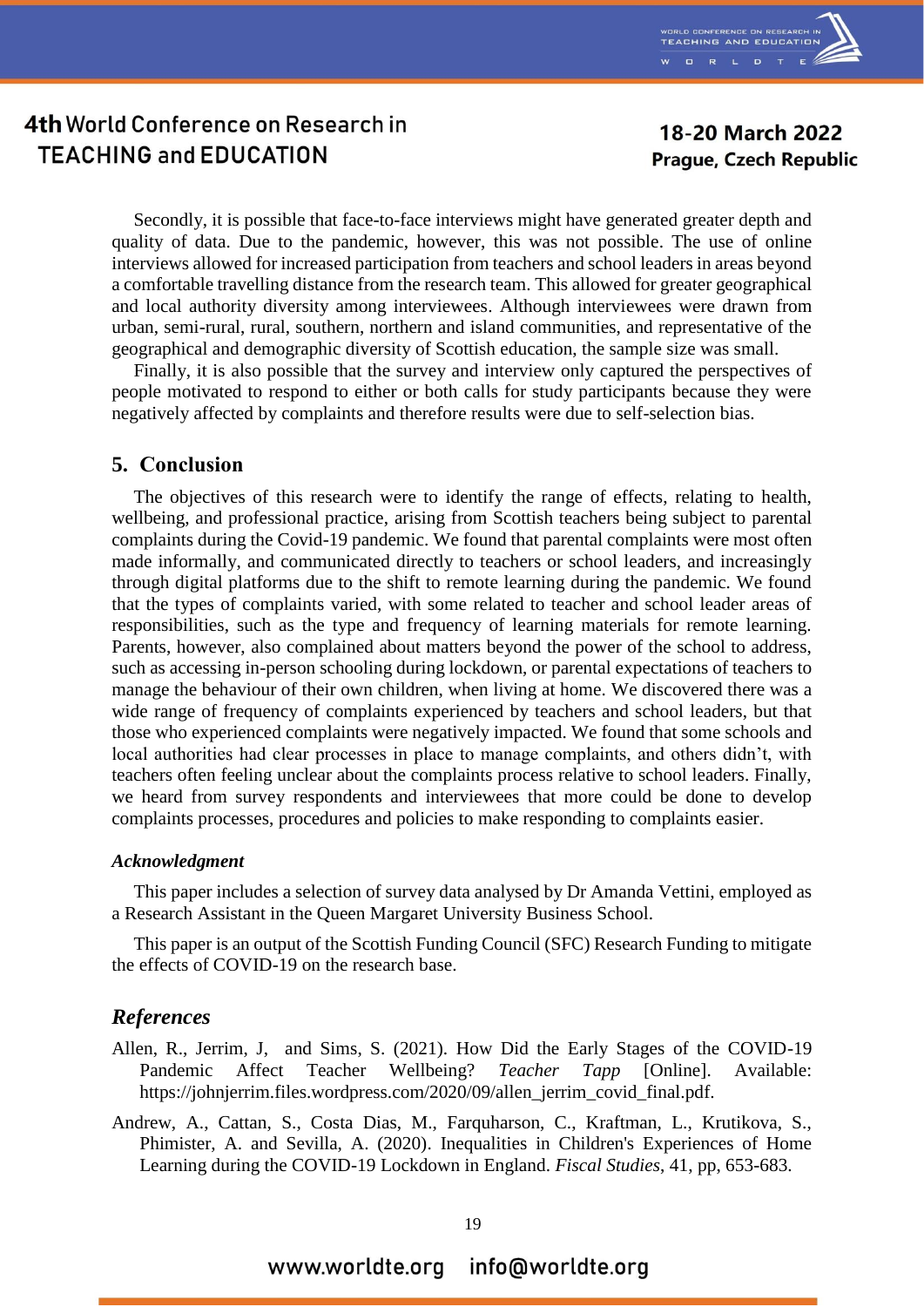

18-20 March 2022 **Prague, Czech Republic** 

- Beauchamp, G., Hulme, M., Clarke, L., Hamilton, L. and Harvey, J.A. (2021). People Miss People': A Study of School Leadership and Management in the Four Nations of the United Kingdom in the Early Stage of the Covid-19 Pandemic. *Educational Management, Administration and Leadership,* 49 (3), pp. 375–392.
- Blackley, M., 2020, Aug 12. Swinney sorry...but he stays: coronavirus crisis finally, SNP in exams u-turn - its credibility left in tatters. *Daily Mail*, 8. ISSN 03077578.
- Bourne T, Wynants L, Peters M, et al., (2015). The Impact of Complaints Procedures on the Welfare, Health and Clinical Practise of 7,926 Doctors in the UK: A Cross-Sectional Survey. *BMJ Open* (2015)4 *BMJ Open* [Online]. Available: http://bmjopen.bmj.com /content/bmjopen/5/1/e006687.full.pdf
- Bruers, J., van Dam, B., Gorter, R, and Eijkman, M., (2015). The Impact of a Formal Complaint on Dutch Dentists' Professional Practice: A Survey Study. *BMC Oral Health,* 16 (104).
- Chakrabarti, S, May 15, 2020, Since when did teacher-shaming become Britain's national sport? [Homepage of Guardian News & Media Limited], [Online]. Available here: https://www.theguardian.com/commentisfree/2020/may/15/teacher-shaming-britainreopening-schools-classrooms-coronavirus
- Cunningham, W. (2004). The Immediate and Long-Term Impact on New Zealand Doctors who Receive Patient Complaints. *The New Zealand Medical Journal.* 117 (1198).
- Fotheringham, P., Harriott, T., Healy, G., Arenge, G. and Wilson, E. (2021), Pressures and influences on school leaders navigating policy development during the COVID-19 pandemic. *British Educational Research Journal*. https://doi.org/10.1002/berj.3760
- [Gill,](http://eprints.gla.ac.uk/view/author/39610.html) C., Sapouna, M., Hirst, C. and Williams, J. (2019) Dysfunctional accountability in complaint systems: the effects of complaints on public service employees. *[Public](http://eprints.gla.ac.uk/view/journal_volume/Public_Law.html) Law* (Oct), pp. 644-664.
- Gill, C., Hirst, C., Sapouna, M., & Williams, J. (2017). *How do complaints affect those complained about? an empirical investigation into the effects of complaints on public service employees*. University of Glasgow. https://administrativejusticeblog.files. wordpress.com/2017/12/effects-of-complaints-report-15-december-2017-final.pdf
- Gready et al (2021) Leading in Lockdown: Research on school leaders' work, wellbeing and career intentions https://schoolleadersworkandwellbeing.com/
- GTCS (2021). *Annual Report and Financial Statements.* General Teaching Council of Scotland. Available: Annual\_Report\_and\_Financial\_Statements\_-\_Signed.pdf
- Jain, A., & Ogden, J. (1999). General practitioners' experiences of patients' complaints: qualitative study. *BMJ (Clinical research ed.)*, *318*(7198), 1596–1599. Available: https://doi.org/10.1136/bmj.318.7198.1596
- Kim, L.E. and Asbury, K. (2020), 'Like a rug had been pulled from under you': The impact of COVID-19 on teachers in England during the first six weeks of the UK lockdown. Br J Educ Psychol, 90: 1062-1083. Available: https://doi.org/10.1111/bjep.12381
- O'Donnell, L., 2020, May 28. Only half of our teachers work every day with their students: coronavirus crisis [Eire Region]*. Daily Mail*, 6. ISSN 03077578.